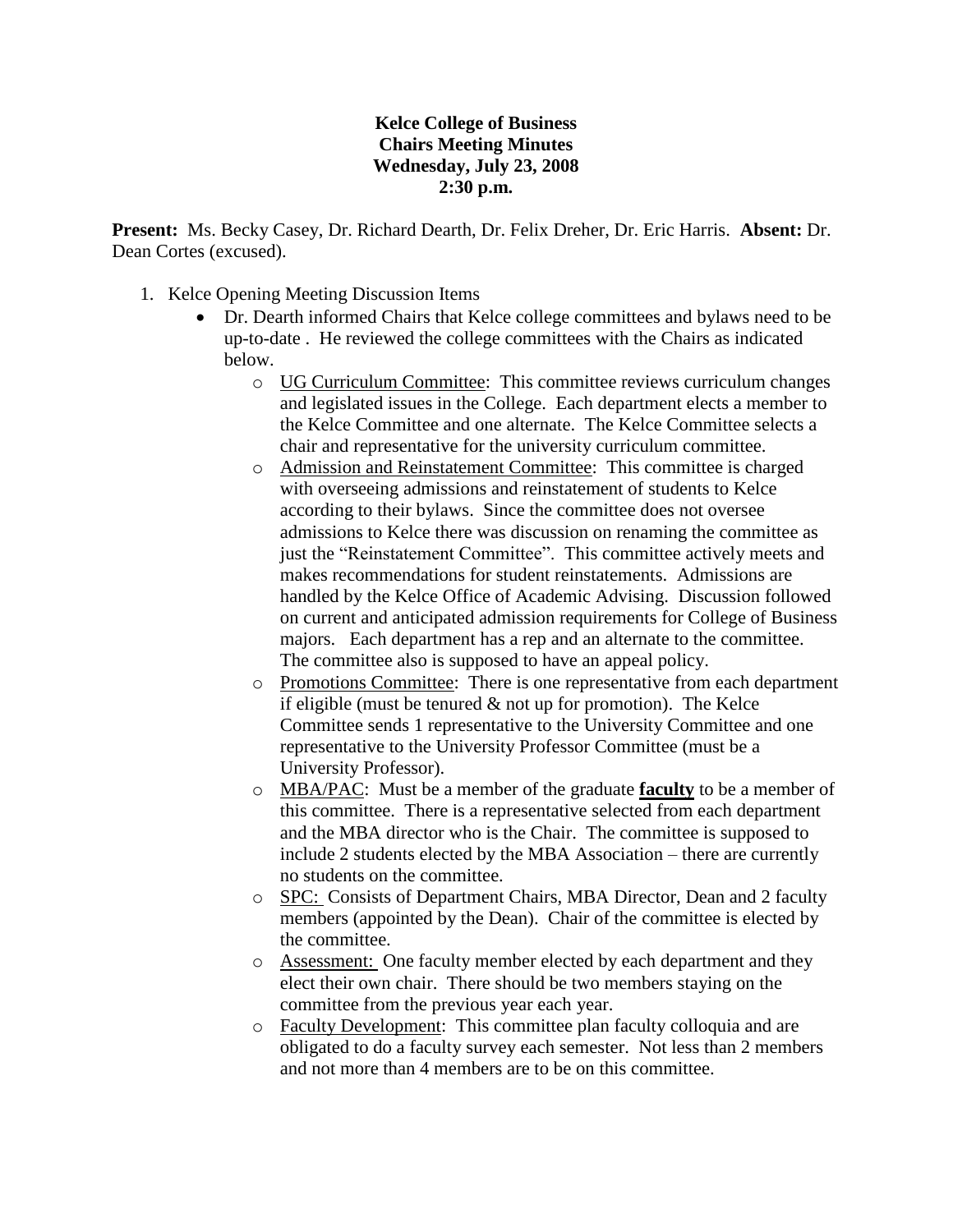- o Continuous Improvement of Instruction: No members currently all appointed by the Dean – no less than 3 members and no more than 5.
- o Technology Committee: This committee is not currently active. It might be a good idea to have a committee active and include Dee Lankford and Chris Fleury on the committee. Members are appointed by the Dean, but Dr. Dearth will accept names of appointees from departments.
- o IB: They are supposed to administer the IB major. This committee consists of 1 faculty member from each department and members are appointed by the Dean.
- o Kelce Fundraising Committee: This committee is currently not active. Members are appointed by the Dean.
- o Placement Committee: Determines the proper placement of students in Kelce. Has 1 representative from each department as appointed by the Dean.
- o Faculty Senate and PSU Graduate Council: These are university Committees. Faculty Senate is appointed in the spring. The Graduate Council representative should be a graduate faculty member. These are both directly elected by the academic departments.
- 2. Dr. Dearth distributed the *Missouri Southern Business and Economic Review* for chairs to peruse. There were several other promotional material examples that were distributed and discussed. The new Kelce College brochure sample was also discussed. Discussion followed on ways to involve community members, etc. with PSU and the College of Business.
- 3. Alternate sources of revenue were discussed for the College i.e.: shirts with "Kelce College of Business" and PSU logo.
- 4. Alpha Kappa Psi. This organization has sent information on beginning a Chapter at PSU. There was a short discussion on this organization and it was decided that we will not pursue this right now.
- 5. AACSB Issues
	- a. The August 1 submission is complete and ready to be sent in. Pat Cantrell, AACSB team leader, has given Dr. Dearth several recommendations for changes/additions to the report.
	- b. The team members will arrive on Sunday, October 5. Dr. Dearth will pick up Dr. Shaffer at KCI; the other two will drive in. There will be a dinner at the Alumni Center.
	- c. Need to have a faculty member or two pick up team from hotel each morning and take to breakfast.
	- d. The Governor's Room in the student center is reserved for lunch on Monday, October 6. The team will meet with faculty at this lunch.
	- e. Monday evening there will be a dinner at Dr. Dearth's home, catered by Sodexho.
	- f. Tuesday morning the team will meet with Dr. Bryant, Dr. Scott and Dr. Dearth.
	- g. Computers will be available to the team in room 121 and in their motel rooms.
	- h. Dr. Murray is looking into hospitality gifts for the team's motel rooms.
	- i. We are currently in the process of gathering documents for the team to look over – i.e.: faculty resumes, syllabi from SP 08 and WF07, union contract, PSU catalog, unclassified handbook, PSU budget, Program Review materials. Ms.